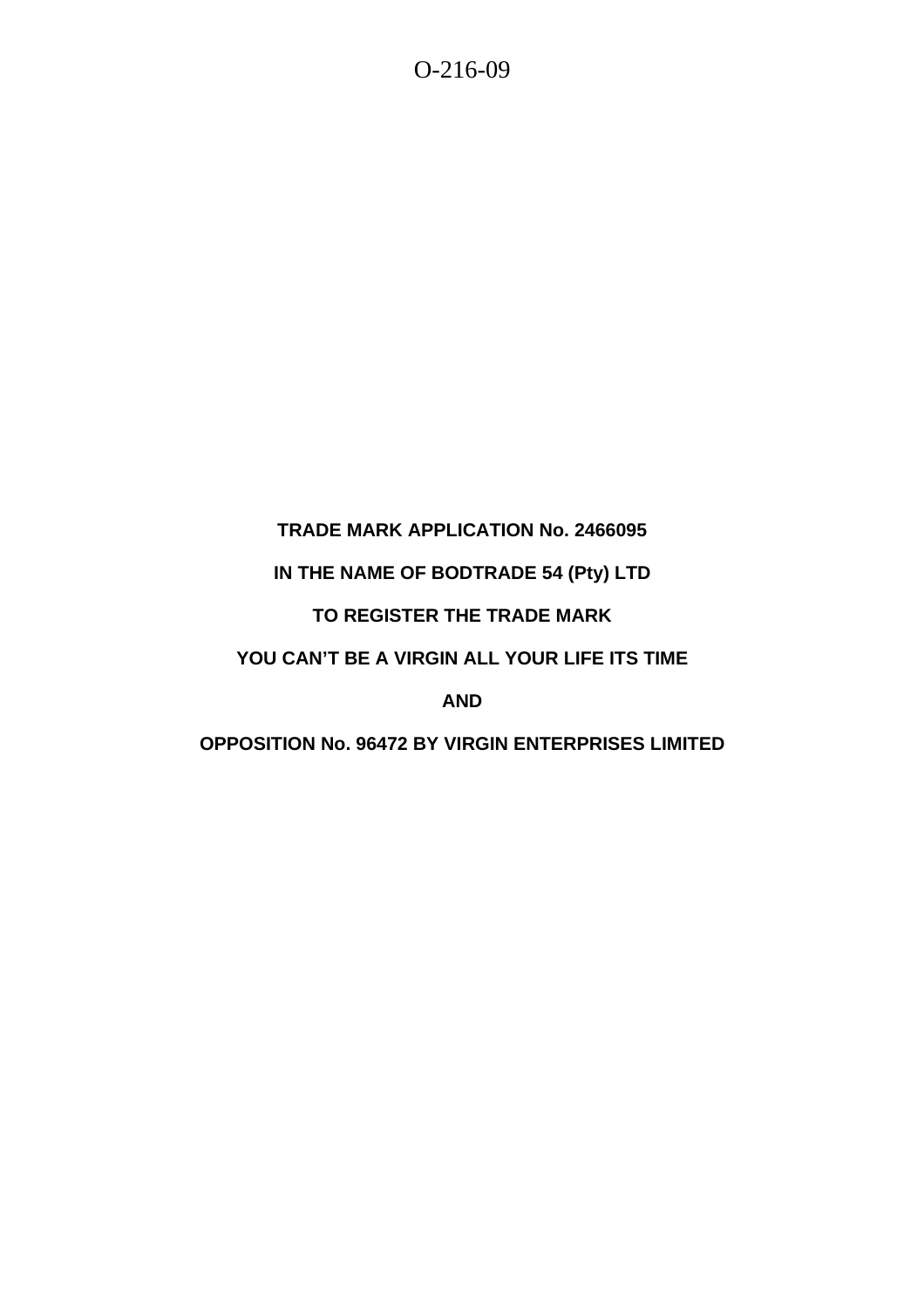#### **BACKGROUND**

1.On 6 September 2007, Bodtrade 54 (Pty) Ltd applied to register the trade mark YOU CAN'T BE A VIRGIN ALL YOUR LIFE ITS TIME in classes 38 and 43 in respect of:

 Class 38: Telecommunications.

#### Class 43:

Coffee shop services; restaurants; cafeterias; bars; services for providing food and drink; temporary accommodation.

2. On 25 February 2008, Virgin Enterprises Limited filed Notice of Opposition. The grounds of opposition are that:

- i) The opponent is the proprietor of nine earlier trade marks consisting of, or including, the word VIRGIN and which are protected for identical or similar services: there exists a likelihood of confusion and registration would therefore be contrary to s.5(2)(b) of the Trade Marks Act 1994 ("the Act").
- ii) The opponent is the proprietor of the earlier marks VIRGIN MOBILE which is registered in classes 9, 38 and VIRGIN, which is registered in class 43 and have a "huge" reputation for a wide range of goods in class 9 and for the following services:

Class 38:

Telecommunications services; transmission or voice, data, images, audio, video, and information via telephone or the Internet; personal communications services; pager services; electronic mail services; broadcasting services; transmission or broadcast of news and information for others via telephone, television, radio satellite or the Internet.

Class 43:

Provision of food and drink; club, restaurant, public house, café and bar services; catering; accommodation services; hotel and hotel reservation services; day nurseries; camp services.

The opponent claims that "use of the mark applied for will take unfair advantage of, or be detrimental to, the distinctive character or reputation of the Opponent's earlier mark. The Opponent's reputation could be tarnished and the Opponent's sales could be affected. Use of the mark applied for will amount to free riding on the Opponent's reputation." Registration of the applicant's mark would therefore be contrary to s.5(3) of the Act.

iii) The opponent is the proprietor of an earlier right as a result of use of the mark VIRGIN in respect of: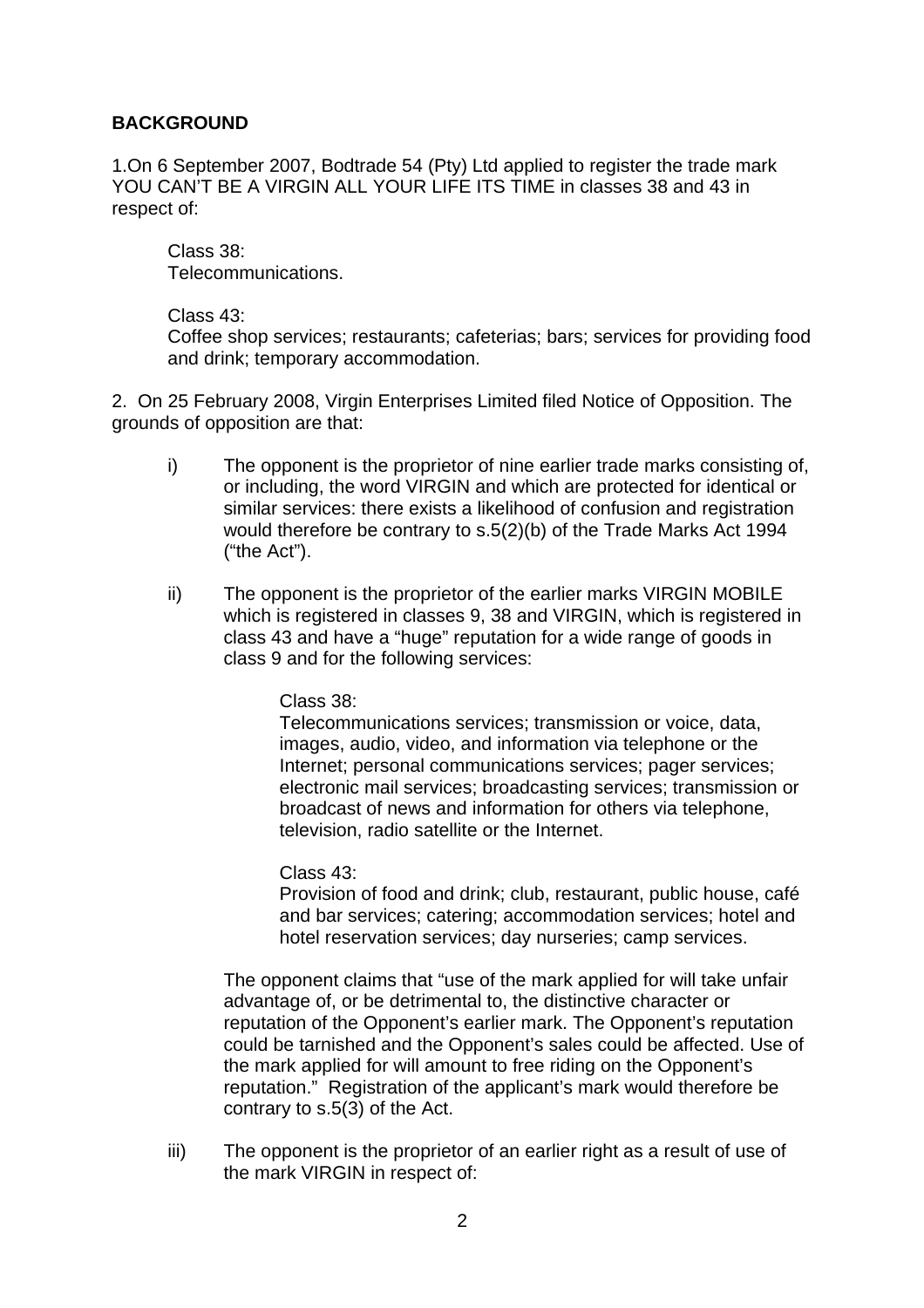"telephonic apparatus and instruments; mobile telephones; telecommunications apparatus and instruments; telecommunications services; transmission of voice, data, images, audio, video, and information services via telephone or the Internet; personal communications services; pager services; electronic mail services; broadcasting services; transmission or broadcast of news or information for others via telephone, television , radio, satellite or the Internet".

The opponent claims that the goodwill established under the mark in respect of telecommunications services etc. is the result of the use of the VIRGIN mark starting in November 1999. The opponent claims that the goodwill established under the mark in respect of catering services etc. arises as a result of first use of the VIRGIN mark started "many years ago" in connection with Virgin Atlantic airport lounges. As a result of the opponent's earlier right, registration of the applicant's mark would be contrary to s.5(4)(a) of the Act.

3. The applicant admits that the opponent has registrations covering services which are similar to those for which registration is sought, and further admits that the mark VIRGIN has been used in relation to "various telecommunications equipment etc; and "in relation to airport lounges", but the grounds of opposition are denied. The essence of the applicant's position can be gleaned from the following extract from the counterstatement.

"Applicant's mark comprises of eleven words; there is only one common term: 'Virgin'. Applicant's 'Virgin' is preceded by the indefinite article, to indicate that a person has such a quality. In fact, the use of the word corresponds with the primary meaning of the word 'Virgin', namely a person, especially a woman, who has never had sexual intercourse… The phrase is fanciful. It is denied that the Opponent's mark reputation could be tarnished; Opponent does not have the exclusive use of a word in the English language, merely because it comprises part of their company name. In context, there could be no free riding possible on the Opponent's reputation".

4. Both sides seek an award of costs.

#### **The Parties' Cases**

5. The opponent subsequently filed evidence in the form of a witness statement (with 58 exhibits) dated 10 November 2008 by Mark James, who describes himself as an Intellectual Property Lawyer employed by the opponent. The applicant also filed a witness statement dated 10 February 2009 by Edward Humphrey-Evans of Humphrey-Evans Intellectual Property Services Limited, which represents the applicant in this matter. Mr Humphrey-Evans is a European Trade Mark Attorney and his 'evidence' is actually a critique of the opponent's evidence and case, much of which the applicant regards as irrelevant.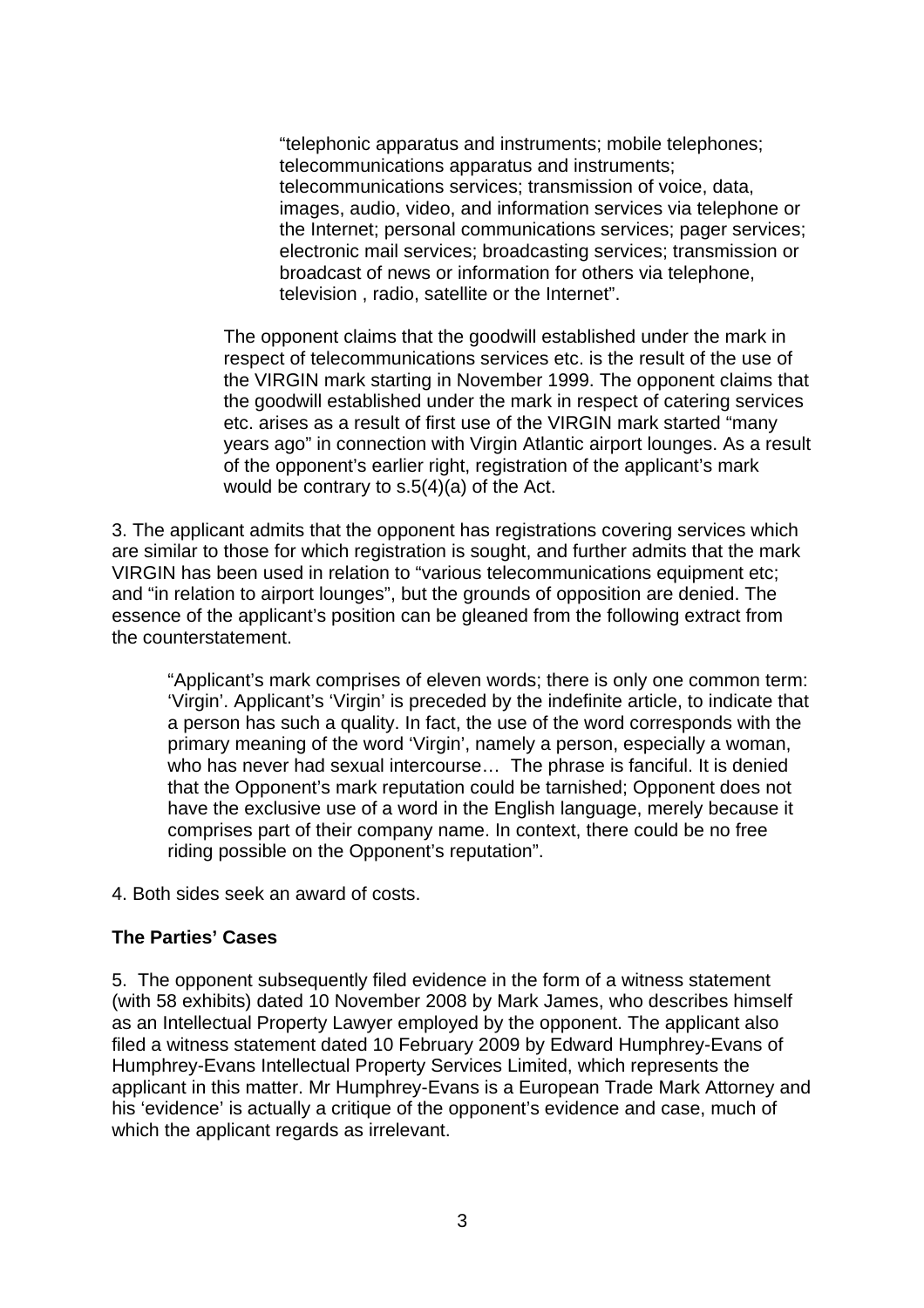6. The parties were asked if they wished to be heard or file further written submissions. Neither party did. Consequently, I am left to determine the opposition on the basis of the pleadings, the opponent's evidence and the critique of that evidence filed on behalf of the applicant.

## **The Opponent's Evidence**

7. Mr James states that the opponent is a member of the group of companies known as the Virgin Group, which was established in 1970 by Sir Richard Branson. He explains that the opponent is the holder of numerous 'Virgin' trade marks, which are licensed to companies in the Virgin Group or to third parties. Mr James provides details of the use in the UK of numerous 'Virgin' trade marks: the earliest such use (Virgin Records) dates back to 1971. As the opposition is based on a much smaller number of Virgin trade marks than those mentioned in the evidence, I understand that this information is presented in order to demonstrate the high level of distinctiveness attached to the Virgin trade marks at issue as a result of spill over reputation from use of derivatives of the 'Virgin' mark, or use of the 'Virgin' mark in other fields of activity. In this connection, Mr James provides UK turnover figures for the Virgin Group. In 2007 this amounted to £3.4 billion. In that same same year, over £40 million was spent on UK advertising.

8. Exhibit MJ53 consists of the results of an NOP consumer market research survey carried out in August 2004. 1002 adults were interviewed and 93% are recorded as having answered positively when asked if they had heard of a company called Virgin. When asked whether VIRGIN was involved in an airline, 99% of those who had heard of the name said 'yes'.

9. Given that the applicant has not seriously disputed that the Virgin trade mark enjoys a reputation with the UK public, I do not intend to say any more about the opponent's evidence as to its general reputation under the Virgin name in the UK. Instead I turn to the evidence filed to support its specific claim to have a huge reputation in respect of the Virgin mark for telecommunications equipment and services, and in respect of catering type services.

10. Mr James states that the word mark VIRGIN and a stylised version of it known as the 'Virgin signature' were first used in 1993 in relation to the services of a radio station called Virgin Radio. The business was sold to a third party in 1998 and resold to another undertaking in 2000. It broadcasts by conventional radio and also via the Internet. Virgin Radio continues to use the Virgin trade marks under licence. Between 2003 and 2006, the station won a number of awards, mainly for its online services.

11. At the end of 1996, the Virgin Group became an Internet Service Provider (ISP) under the trade mark Virgin Net. Mr James says it is now the  $5<sup>th</sup>$  largest consumer ISP with over 500k subscribers. The business was sold to NTL Group in 2004, which continues to use the Virgin name under licence.

12. In 1999 a digital broadcasting company called Radio Free Virgin was launched offering music channels and streaming audio over the Internet. In 2005, Virgin Digital was launched offering a subscription music service, digital radio, a CD burner and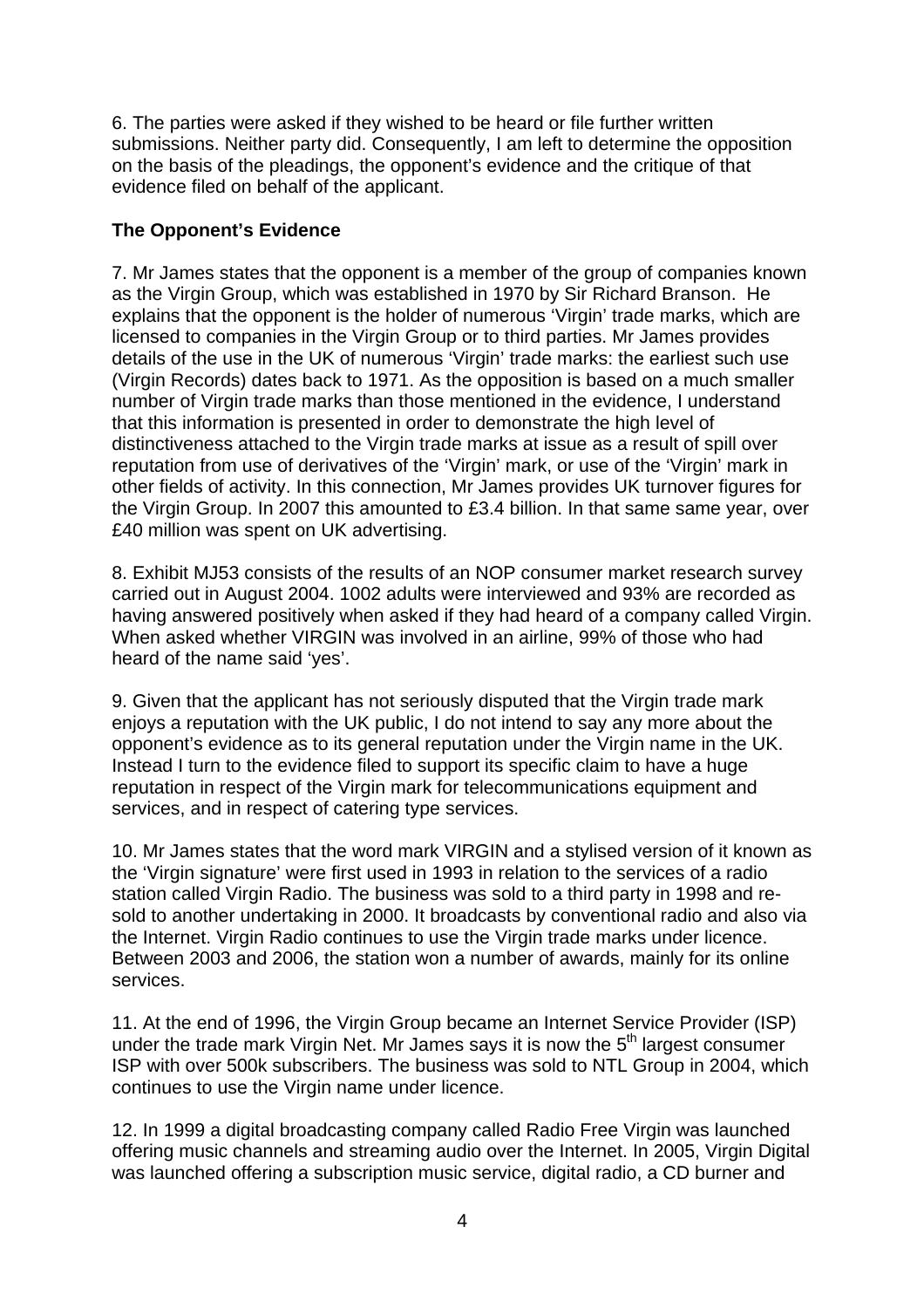digital music downloads. Print outs of the web sites are provided at MJ40 and 41. There is no indication of the size of these businesses. Radio Free Virgin closed in 2007.

13. In 1999, the Virgin Group entered a joint venture with the telecommunications business T-Mobile to provide a mobile telecommunications service. Judging from the promotional material and press cuttings that make up exhibit MJ34, the service was offered under the mark Virgin Mobile. Mr James states that Virgin Mobile UK achieved a turnover of over £288 million in 2002. The business was sold to NTL in 2006 which licensed the Virgin brand and re-branded as Virgin Media in 2007 when it expanded the range of services to cover fixed line telephony, broadband Internet and TV services.

14. In 1984, the Virgin Group launched Virgin Atlantic Airways. Mr James provides turnover figures for the airline for 2003-07 which show that turnover in the UK in 2007 was over £2 billion. Mr James states that Virgin Atlantic has airport lounges in the UK and elsewhere which offer a number of premium services, such as sauna and steam rooms, as well as typical airport lounge services. Mr James identifies just two lounges located in the UK (at Heathrow and Gatwick). These are called Club Houses and appear to be available only to Upper Class (business/first class) customers. According to a print out of Virgin Atlantic's web site dated 24/4/07 (in exhibit MJ9) it is possible for 'Upper Class' customers to dine at the Club Houses before boarding a flight as an alternative to having their main meal on the flight. Mr James states that the Virgin trade marks are used in relation to the provision of food and drink on aircraft as well as in the airport lounges. This includes some own branded products such as Virgin Vodka.

15. Mr James states that, apart from some marks registered for olive oil, for which the word virgin is descriptive, and the mark Virgin Hills, which is registered pursuant to an agreement with the opponent, all the marks featuring the word Virgin on the UK trade mark register are the property of the opponent.

16. Turning to the negative effects that the applicant's mark would have in use, Mr James states that:

"[the opponent] or its licensees, regularly introduces new products where the VIRGIN mark is combined with an additional word or words. Sometimes the additional words are descriptive and sometimes they are distinctive sub brands. A list of examples of current and historical uses of VIRGIN with additional words or elements in the United Kingdom is exhibited hereto marked 'MJ58**'**.

New 'VIRGIN' uses are expected to originate from the Virgin Group. The public has an expectation that [the opponent] or its licensees will introduce new and different products and services on a regular basis. The public is used to the diversity of uses under the brand. There is a strong likelihood that any third party use of marks consisting of or incorporating the element VIRGIN name will be confused with those of [the opponent] and will be believed to originate from [the opponent ] especially in the United Kingdom. Any such third party use would damage the trade marks of [the opponent] and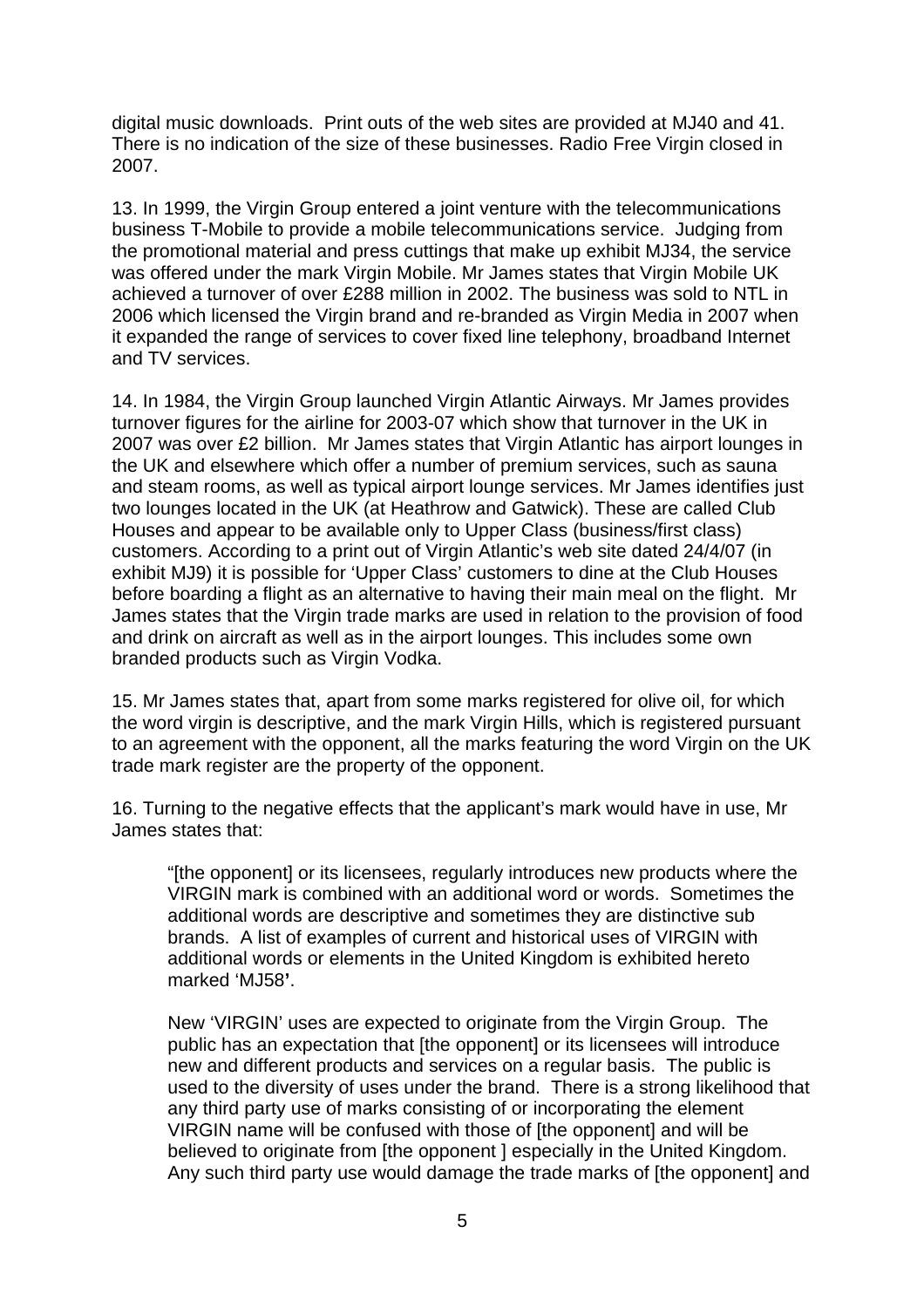will trade on the reputation of [the opponent]. [The opponent] will have no control over such use or the products sold under the brands. Such use will therefore be detrimental to the reputation and distinctive character of the VIRGIN trade marks.

Any third party marks consisting of or incorporating the word VIRGIN or any mark confusingly similar thereto, if allowed for registration, will imply to the consumer that the products or services of that third party originate from [the opponent] or are endorsed by [the opponent] or by one of its licensees. The consumer will trust that the products or services of that third party will be of the same standard as those of [the opponent] and will rely upon its knowledge of [the opponent's] brand in selecting the third party's products. This implied endorsement of the products will lead to that third party benefiting from [the opponent's] reputation for quality goods and services. This reputation has been established through the careful attention paid by [the opponent] and its licensees to its customers. [The opponent] is very careful to ensure that other parties do not mislead the public or take advantage of the reputation attached to the VIRGIN Trade Marks, in order to protect its customers from lower quality goods and services offered under identical or similar marks and consequently filed this opposition."

## **SECTION 5(2)(b) GROUND**

17. Section 5(2) (b) of the Act is as follows:

"(2) A trade mark shall not be registered if because –

(a) -

(b) it is similar to an earlier trade mark and is to be registered for goods or services identical with or similar to those for which the earlier trade mark is protected,

there exists a likelihood of confusion on the part of the public, which includes the likelihood of association with the earlier trade mark."

18. Although the opponent relies on nine earlier trade marks, in practice it is only necessary to consider two. If it cannot win on the following marks, it will not win on the rest. In my judgment the opponent's best case is based on these earlier marks:

| CTM No. 611459 - |                      | WORD MARK - | <b>VIRGIN</b> |
|------------------|----------------------|-------------|---------------|
| Date of filing   | $\sim 100$           | 25/9/1997   |               |
| Date registered  | $\sim 100$ m $^{-1}$ | 26/1/1999   |               |
|                  |                      |             |               |

Registered for:

Telecommunication services; broadcasting services; transmission of messages amongst remote users via telephone, on-line, cable or satellite systems; communication via computer terminals; Internet communication services.

CTM No. 3421633 - WORD MARK - VIRGIN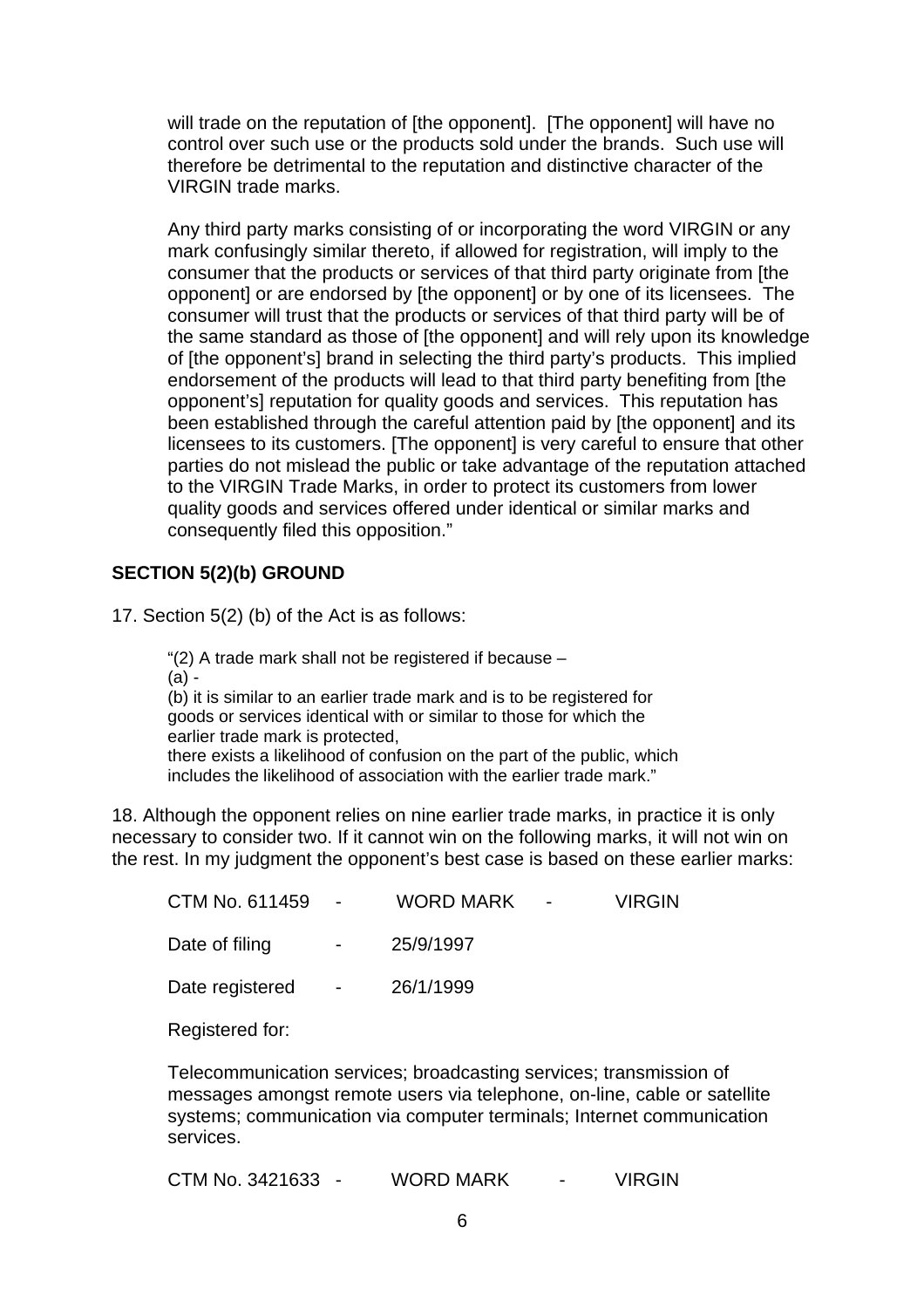Date of filing  $- 21/10/2003$ Date registered - 22/4/2005

Registered for:

Provision of food and drink; club, restaurant, public house, café, cafeteria and bar services; catering; accommodation services; hotel and hotel reservation services; day nurseries; camp services.

19. It will be apparent from the dates of registration of these earlier marks that CTM 3421633 had not been registered for the requisite 5 year period at the time that the applicant's application was published for opposition purposes. Consequently, no statement of use was required in relation to that trade mark and s.6A of the Act does not apply. A statement of use was required (and made) in respect of CTM 611459. The applicant did not challenge that statement in its counterstatement. Consequently, the mark must be protected in respect of the registered specification of services.

20. In my consideration of whether there is a likelihood of confusion between the earlier marks and the applicant's mark, I take into account the guidance from the settled case law of the ECJ in *Sabel BV v Puma AG* [1998] RPC 199, *Canon Kabushiki Kaisha v Metro-Goldwyn-Mayer Inc* [1999] RPC 117, *Lloyd Schuhfabrik Meyer & Co GmbH v Klijsen Handel B.V.* [2000] F.S.R. 77 and *Marca Mode CV v Adidas AG & Adidas Benelux BV* [2000] E.T.M.R. 723, *Matratzen Concord v OHIM*  C-3/03 [2004] ECR I-3657, *Medion AG v. Thomson Multimedia Sales Germany & Austria GmbH* C-120/04 and *Shaker di L. Laudato & C. Sas v OHIM* C-334/05 P (LIMONCELLO).It is clear from these cases that:

(a) the likelihood of confusion must be appreciated globally, taking account of all relevant factors; *Sabel BV v Puma AG,* 

(b) the matter must be judged through the eyes of the average consumer of the services in question; *Sabel BV v Puma AG,* who is deemed to be reasonably well informed and reasonably circumspect and observant - but who rarely has the chance to make direct comparisons between marks and must instead rely upon the imperfect picture of them he has kept in his mind; *Lloyd Schuhfabrik Meyer & Co. GmbH v Klijsen Handel B.V.,* 

(c) the average consumer normally perceives a mark as a whole and does not proceed to analyse its various details; *Sabel BV v Puma AG,* 

(d) the visual, aural and conceptual similarities of the marks must normally be assessed by reference to the overall impressions created by the marks bearing in mind their distinctive and dominant components; *Sabel BV v Puma AG,* but it is only when all other components of a complex mark are negligible that it is permissible to make the comparison solely on the basis of the dominant elements; *Shaker di L. Laudato & C. Sas v OHIM*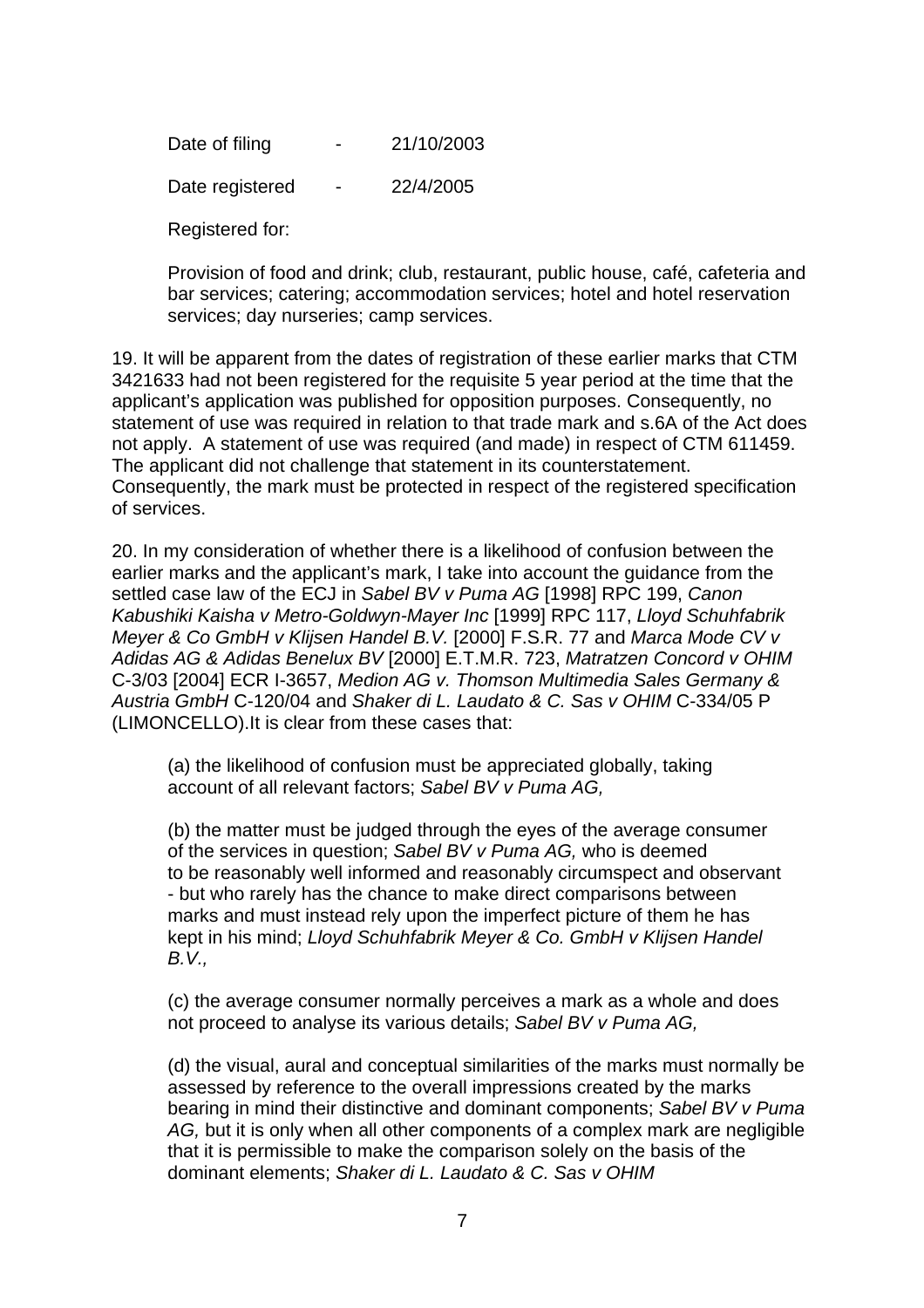(e) nevertheless, the overall impression conveyed to the relevant public by a composite trade mark may, in certain circumstances, by dominated by one or more of its components; *Matratzen Concord v OHIM,* 

(f) and beyond the usual case, where the overall impression created by a mark depends heavily on the dominant features of the mark, it is quite possible that in a particular case an element corresponding to an earlier trade mark may retain an independent distinctive role in a composite mark, without necessarily constituting a dominant element of that mark; *Medion AG v. Thomson Multimedia Sales Germany & Austria GmbH,* 

(g) a lesser degree of similarity between the marks may be offset by a greater degree of similarity between the goods, and vice versa; *Canon Kabushiki Kaisha v Metro-Goldwyn-Mayer Inc.,* 

(h) there is a greater likelihood of confusion where the earlier trade mark has a highly distinctive character, either per se or because of the use that has been made of it; *Sabel BV v Puma AG,* 

(i) mere association, in the sense that the later mark brings the earlier mark to mind, is not sufficient for the purposes of Section 5(2); *Sabel BV v Puma AG*,

(j) the reputation of a mark does not give grounds for presuming a likelihood of confusion simply because of a likelihood of association in the strict sense; *Marca Mode CV v Adidas AG and Adidas Benelux BV,* 

(k) if the association between the marks causes the public to wrongly believe that the respective goods come from the same or economically linked undertakings, there is a likelihood of confusion within the meaning of the section; *Canon Kabushiki Kaisha v Metro-Goldwyn-Mayer Inc.* 

#### **Comparison of the Services**

21. It is self evident that the services for which the earlier marks are protected encompass all the services in the application. The services are therefore identical.

#### **Distinctive Character of the Earlier Marks**

22. In my view, the word Virgin has an above average level of inherent distinctive character in relation to the services at issue. The word has an obvious and well known meaning and does not therefore enjoy the very highest level of inherent distinctiveness, as with a purely invented term, such as Kodak. However, the word does not describe, or even allude, to any characteristic of the relevant services and is therefore of greater than average distinctiveness.

23. I am satisfied that the substantial use shown of the Virgin mark as the dominant element of the composite mark Virgin Mobile, will have added further to the distinctiveness of the mark at the date of the application in relation to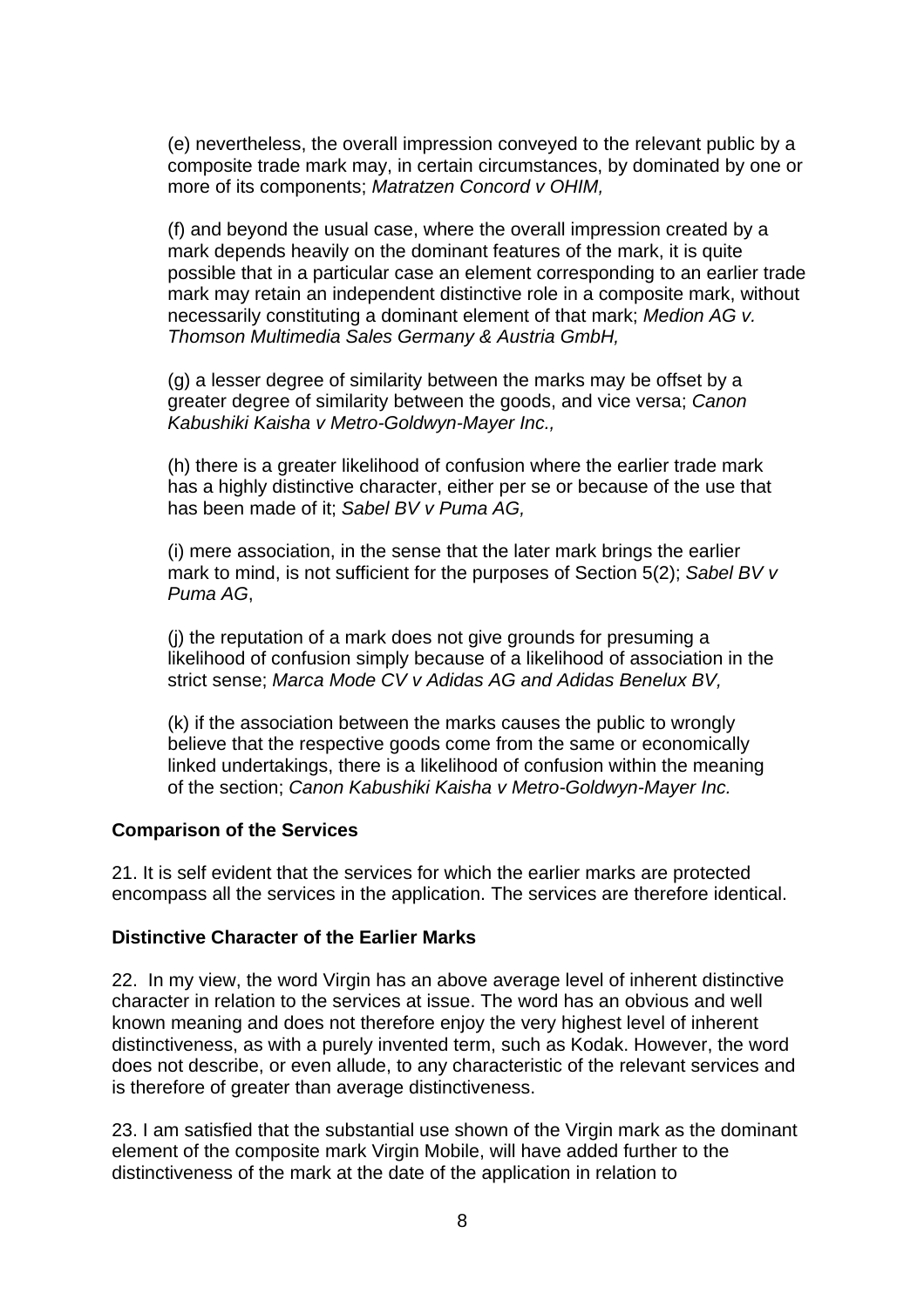telecommunications services. Consequently, I find that the earlier mark Virgin enjoyed a highly distinctive character for these services at the relevant date for the purposes of this opposition. I am not satisfied that the established use of the earlier Virgin mark in relation to the in-flight catering and airport lounge services provided under the composite mark, Virgin Atlantic, would have substantially enhanced the distinctive character of the mark for the services for which it is registered in Class 43. This is partly because the extent of the use of the Virgin mark in relation to these services is poorly particularised in the opponent's evidence, and partly because the nature of the use is unlikely to have resulted in the mark acquiring a distinct reputation for catering services as such. No doubt some customers choose to fly with Virgin Atlantic rather than with another airline because of the quality of its catering services and/or 'temporary accommodation', but no-one would take a flight with Virgin Atlantic just to access its catering services etc. First and foremost Virgin Atlantic's reputation is for airline services, of which catering services are just a small part.

### **Comparison of the Trade Marks**

24. The sole point of visual and aural similarity between the trade marks is that the opponent's mark makes up the fifth word in the applicant's ten word mark (the applicant says 11, but I see only 10 words). I agree with the applicant that this, of itself, creates very little visual or aural similarity between the opponent's mark and the applicant's mark when considered as a whole.

25. The applicant submits that there is no conceptual similarity between the respective marks because the word Virgin retains its natural meaning in the applicant's ten word mark. However, I think that this is more the case with the opponent's mark. Just because the opponent uses the word Virgin as a brand does not mean that the word loses its original meaning. It is true that the concept of the applicant's mark is not limited to a person who has not had sexual intercourse. Rather, the mark as a whole uses the word Virgin figuratively, as part of a complex phrase which will be understood by consumers as a suggestion that it is time to try something for the first time. Considered as a whole, I find that there is little conceptual similarity between the phrase that makes up the applicant's mark and the word Virgin alone.

26. Although the word Virgin is distinctive, being only a small part of a complex ten word phrase, it is not a dominant and distinctive feature of the applicant's mark. Nor can it be said that the opponent's mark retains an independent distinctive role within the applicant's mark.

27. I conclude that there is very little similarity between the applicant's mark and the opponent's mark.

#### **Relevant average consumer**

28. Telecommunications services may be aimed at those who use such services in the course of their businesses, or at the general public. The average consumer for such services is therefore either a business or members of the general public. The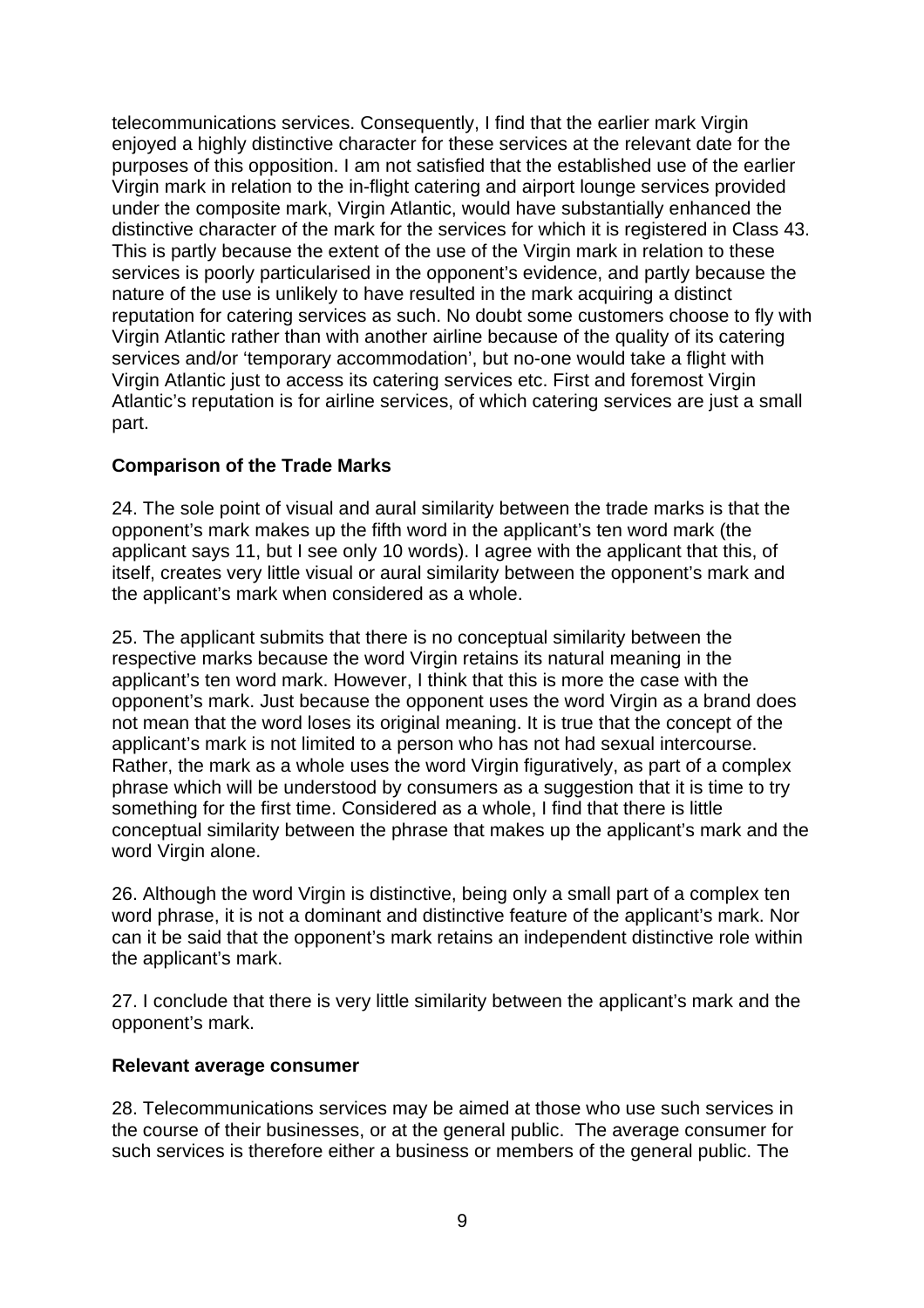services in Class 43 are likely to be directed at those members of the general public who use services which provide food and/or drinks or temporary accommodation.

## **Likelihood of Confusion**

29. The opponent submits that the relevant public will expect there to be an economic connection between it and the user of the applicant's mark. However, given my assessment of the lack or similarity between the respective marks, and taking full account of the identity of services and the above average or high distinctive character of the earlier mark, I do not believe it is likely that the average consumer (public or business) of the services at issue will assume that there is any economic connection between the users of the respective marks.

30. In fact I do not consider that the relevant average consumers will make any kind of association between the marks or their users. And even if I am wrong about that, and the word Virgin will somehow be picked out of the applicant's mark and identified by the average consumer as a reference to the opponent's mark, the applicant's mark as a whole would then appear to be using the opponent's mark as part of a statement which implies that it is time to try something new. In that event, a reasonably circumspect and observant consumer is hardly likely to assume that the opponent is the user of the applicant's mark, or that it has consented to such use.

31. For these reasons I reject the ground of opposition based on s.5(2)(b) of the Act.

# **SECTION 5(4)(a) GROUND**

32. Section 5(4)(a) of the Act states that a trade mark shall not be registered:

"…..if, or to the extent that, its use in the United Kingdom is liable to be prevented by virtue of any rule of law (in particular, the law of passing off) protecting an unregistered trade mark or other sign used in the course of trade"

33. The requirements to succeed in a passing off action are well established and are summarised in *Halbury's Laws of England* 4th Ed at paragraph 165 as follows:

"1) that the claimant's goods or services have acquired a goodwill or reputation in the market and are known by some distinguishing feature; 2) that there is a misrepresentation by the defendant (whether or not intentional) leading or likely to lead the public to believe that goods or services offered by the claimant are goods or services of the defendant; 3) that the claimant has suffered or is likely to suffer damage as a result of the erroneous belief engendered by the defendant's misrepresentation."

34. I can deal with this ground quite shortly. It is clear that the opponent enjoyed a protectable goodwill at the relevant date and was the owner of an earlier right in the name Virgin, at least in relation to telecommunications services. However, for the reasons I have given above for finding that there is no likelihood of confusion between the applicant's mark and the word Virgin alone, I further reject the opponent's claim that, at the date of the application, the applicant's use of the mark applied for would have amounted to a misrepresentation. Consequently, the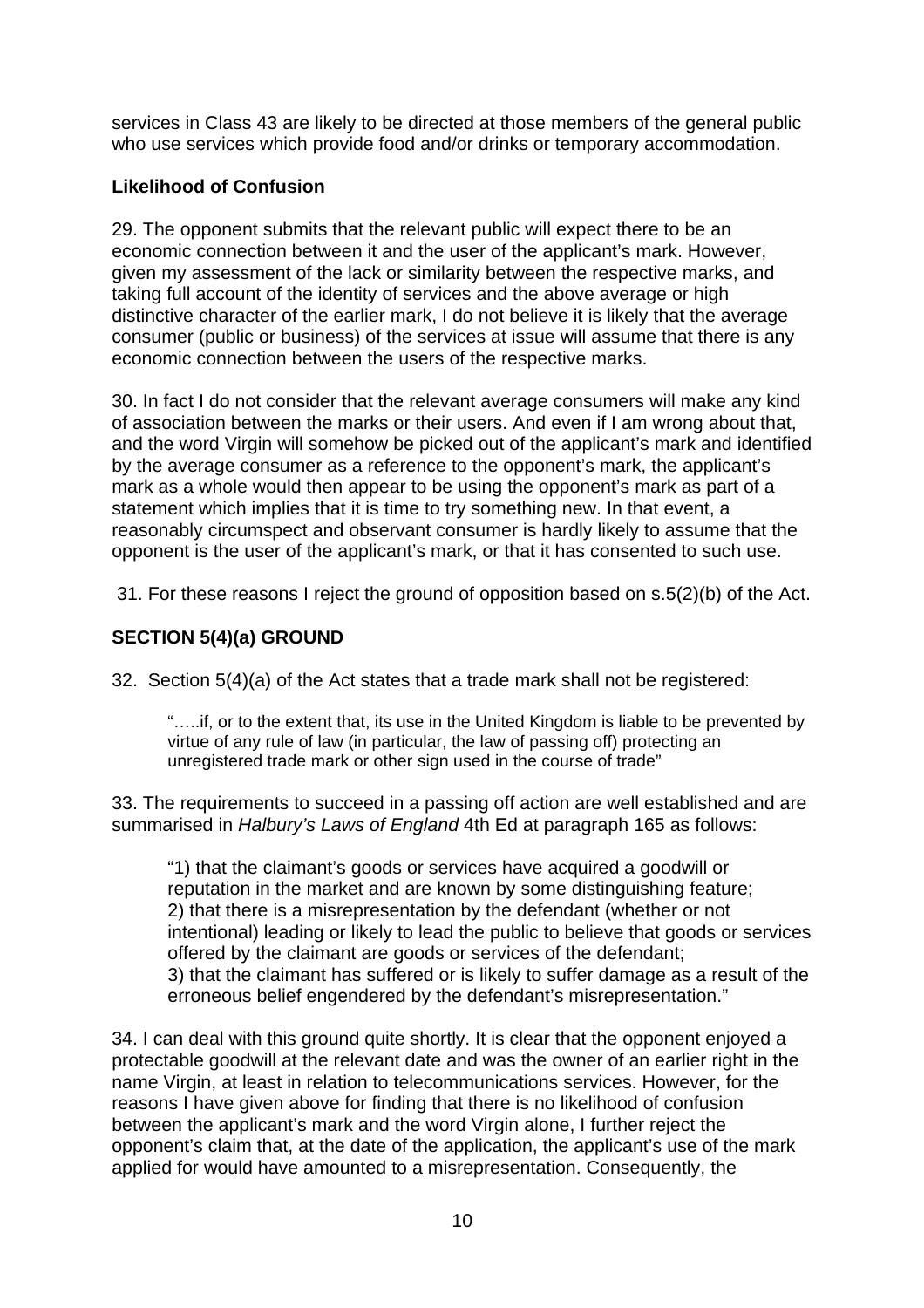s. 5(4)(a) ground must also fail.

### **SECTION 5(3) GROUND**

35. Section 5(3) is as follows:

"5(3) A trade mark which -

(a) is identical with or similar to an earlier trade mark, shall not be registered if, or to the extent that, the earlier trade mark has a reputation in the United Kingdom (or, in the case of a Community trade mark, in the European Community) and the use of the later mark without due cause would take unfair advantage of, or be detrimental to, the distinctive character or the repute of the earlier trade mark."

36. The opponent relies upon earlier UK trade mark No. 2365570 for the mark Virgin Mobile in classes 9 and 38, and earlier Community trade mark No.3421633 for the mark Virgin in class 43. The services for which the opponent claims to have a reputation are set out in paragraph 2 above. In addition, the opponent claims that the mark Virgin Mobile has a reputation for all the goods for which it is registered in class 9. This is as follows:

"Sound and/or video recording media; radio or television apparatus or instruments; video games; CD ROM; virtual reality systems; telephonic apparatus and instruments; mobile telephones; telecommunications apparatus and instruments; scientific, nautical, surveying, photographic, cinematographic, optical, weighing, measuring, signalling, checking (supervision), life-saving and teaching apparatus and instruments; apparatus or instruments for recording, transmission or reproduction of sound or images; magnetic data carriers, recording discs; automatic vending machines and mechanisms for coin-operated apparatus; cash registers, calculating machines, data processing equipment and computers; fire-extinguishing apparatus; radio and television apparatus and instruments both for reception and transmission, aerials; sound and/or video recordings; cassettes, cartridges, records discs, tapes or wires bearing sound or video recordings; video discs; compact discs; video accessories; cinematographic films; photographic slide transparencies; calculators; video games; electronic games, electronic amusement apparatus; computers, computer software; computer hardware; computer firmware; magnetic tapes for recording computer programmes or data; electronically, magnetically and optically recorded data for computers; computer games; racks adapted to hold records or to hold tapes; cases, bags, holdalls, carriers and containers all adapted for carrying or for storing any of the aforesaid goods; parts and fittings for all the aforesaid goods; electronic publications (downloadable) provided online from databases or via the Internet; apparatus and instruments for conducting, controlling, regulating, switching, transforming or accumulating electricity; battery chargers, batteries; cabling for connecting electronic and electric goods; electric and electronic mobile phone accessories; all included in Class 09."

37. The relevant case law can be found in the following judgments of the ECJ: Case C-375/97, *General Motors,* [1999] ETMR 950, Case 252/07, *Intel,* [2009] ETMR 13,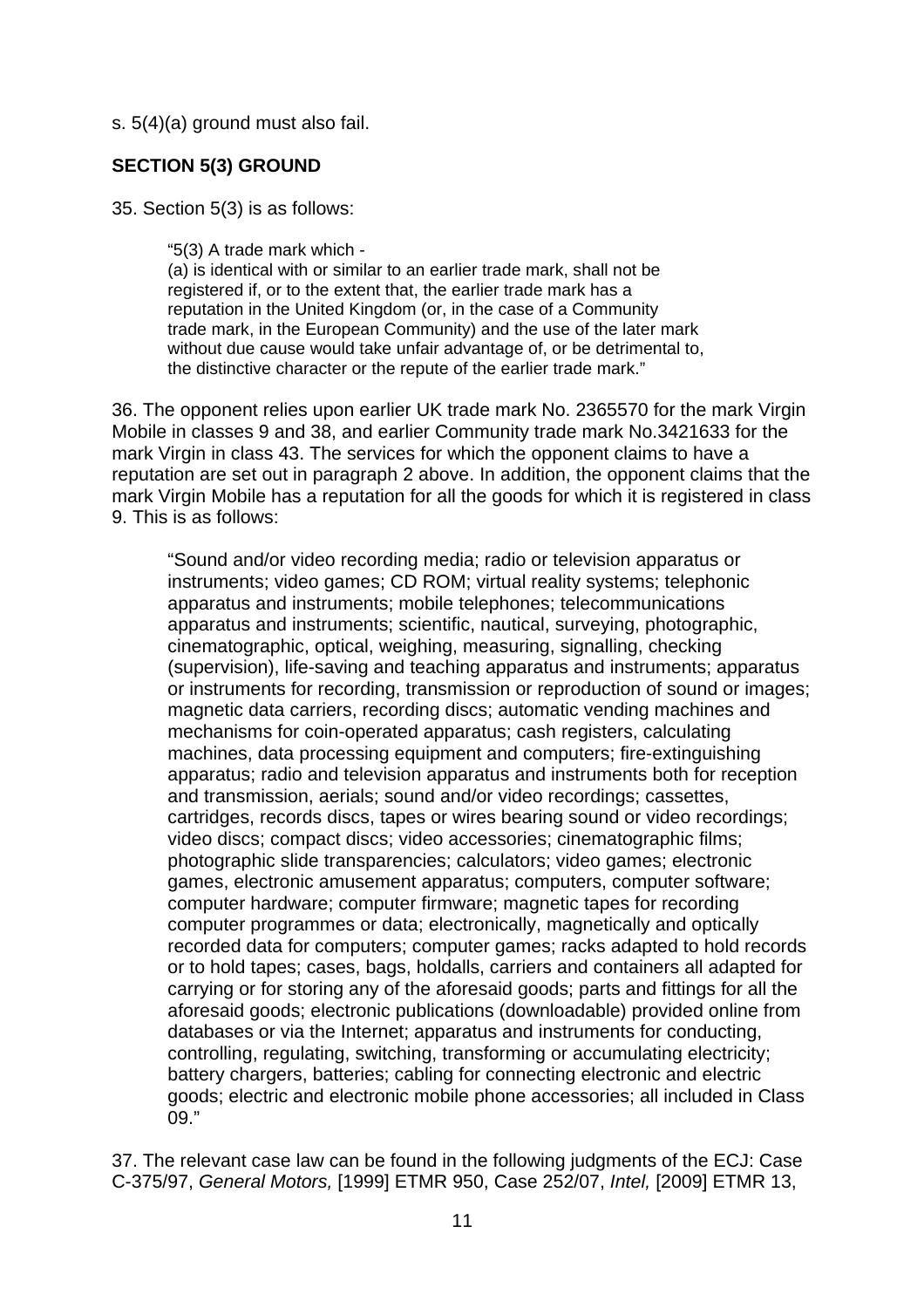Case C-408/01, *Addidas-Salomon,* [2004] ETMR 10 and Case C-487/07, *L'Oreal v Bellure*. The law appears to be as follows.

- (a) The reputation of a trade mark must be established in relation to the relevant section of the public as regards the goods or services for which the mark is registered; *General Motors, paragraph 24.*
- (b) The trade mark for which protection is sought must be known by a significant part of that relevant public; G*eneral Motors, paragraph 26.*
- (c) The reputation of the earlier mark may extend beyond the consumers for the goods and services for which it is registered; *Intel, paragraph 51.*
- (d) It is necessary, but not sufficient, for the public when confronted with the later mark to make a link with the earlier reputed mark, which is the case where the public calls the earlier mark to mind; *Adidas Saloman, paragraph 29* and *Intel, paragraph 63.*
- (e) Whether such a link exists must be assessed globally taking account all relevant factors, including the degree of similarity between the respective marks and goods/services, the extent of the overlap between the relevant consumers for those goods/services, and the strength of the earlier mark's reputation and distinctiveness; *Intel, paragraph 42*
- (f) Although it is not a necessary factor, a link between the trade marks is necessarily established where the relevant public is caused to believe that the goods/services marketed under the later mark come from the owner of the earlier mark, or of an economically connected undertaking; *Intel, paragraph 57.*
- (g) Where a link is established, the owner of the earlier mark must also establish that it has resulted in the existence of one or more of the types of injury set out in the section, or there a serious likelihood that such an injury will occur in the future; *Intel, paragraph 68:* whether this is the case must also be assessed globally, taking account of all the relevant factors; *Intel, paragraph 79.*
- (h) Detriment to the distinctive character of the earlier mark occurs when the mark's ability to identify the goods/services for which it is registered is weakened as a result of the use of the later mark, and requires proof of a change in the economic behaviour of the average consumer of the goods/services for which the earlier mark is registered, or a serious likelihood that this will happen in future; *Intel, paragraphs 76 and 77.*
- (i) The more unique the earlier mark appears, the greater the likelihood that the use of a later mark identical or similar mark will be detrimental to its distinctive character; *Intel, paragraph 74.*
- (j) Detriment to the repute of the earlier mark is caused when the goods or services for which the later mark is used by the third party may be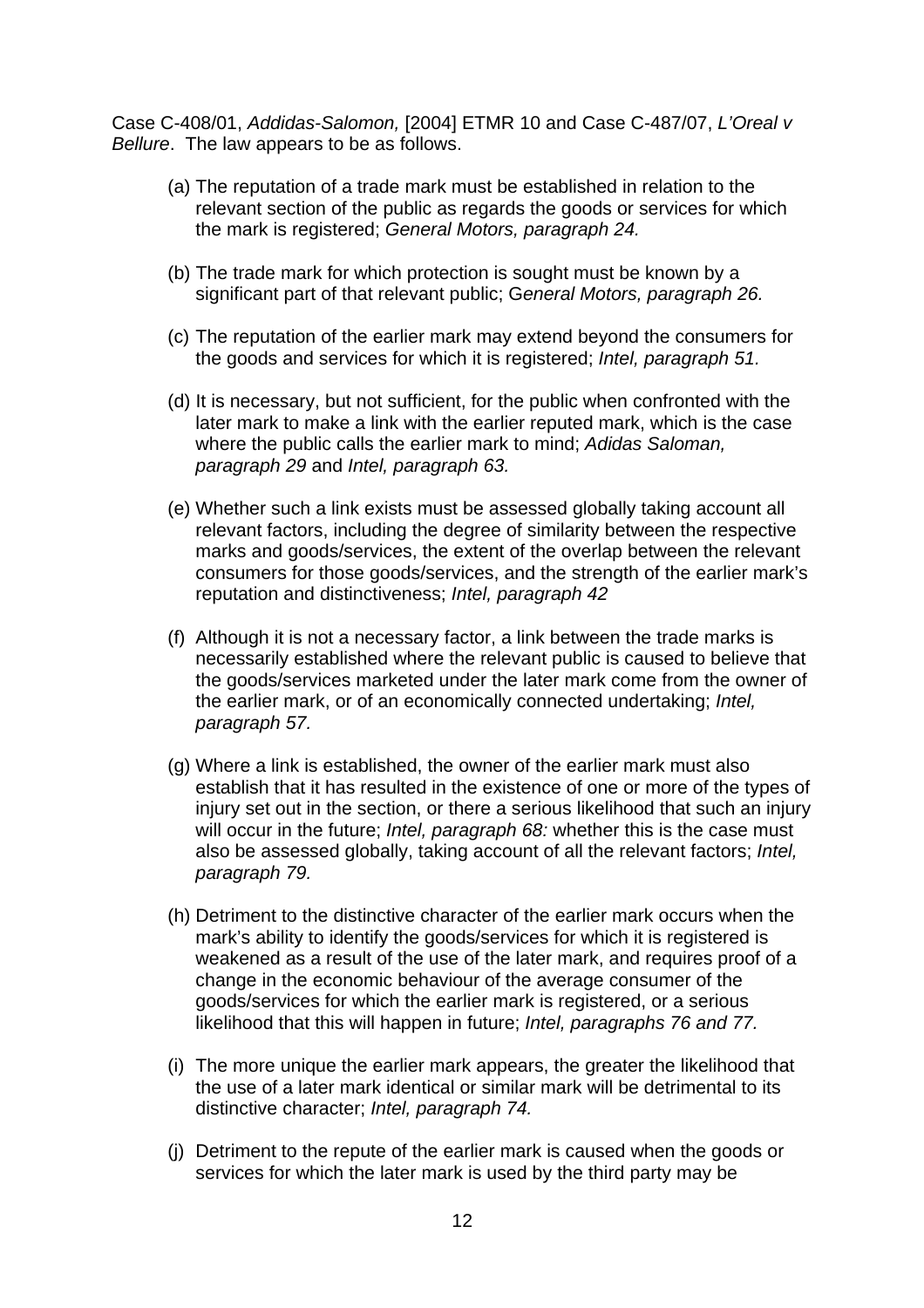perceived by the public in such a way that the earlier trade mark's power of attraction is reduced; *L'Oreal, paragraph 40.*

(k) Unfair advantage covers, in particular, cases where, by reason of a transfer of the image of the earlier mark, or of the characteristics it projects to the goods/services identified by the later mark, there is clear exploitation on the coat-tails of the reputed earlier mark; *L'Oreal, paragraph 41.*

38. In the light of the evidence summarised at paragraphs 11 and 13 above, I am prepared to accept that, at the date of the application to register the later mark, the mark Virgin Mobile had a reputation amongst a significant part of the UK public who are users of mobile telephones and telecommunications services. I am less convinced that the mark Virgin had the requisite reputation in respect of catering services, but for reasons that will become clear later there is no need to reach a finding on this matter.

39. Moving on to the question of whether the whether consumers of mobile telephones and telecommunications services will, when confronted by the applicant's mark, make a link with the opponent's mark, the relevant factors appear to be that:

- i) The opponent's mark is highly distinctive for the services at issue;
- ii) The opponent's mark appears to be essentially unique on the UK market;
- iii) The services are identical and the users are therefore the same;
- iv) The opponent's Virgin mark has a huge reputation generally, and the mark Virgin Mobile a relatively smaller one for telecommunications services in particular;
- v) There is very little similarity between the respective marks.

40. My primary finding is that the despite factors  $i$ ) – iv), factor v) means that the relevant public would make no link between the applicant's mark (as a whole) and the earlier mark Virgin Mobile.

41. In case I am wrong about that, I will briefly consider whether, if there was such a link, it would lead to any of the injuries for which s.5(3) can be invoked. The opponent's pleaded case under this heading consists of some rather general and non-particularised assertions of tarnishing, and/or free riding on, the opponent's reputation. The case is elaborated in the witness statement of Mark James, the relevant section of which is re-produced at paragraph 16 above. All the injuries envisaged in that statement appear to me to be consequences of the relevant public being misled into believing that there is an economic connection between the opponent and the user of the applicant's mark. I rejected the same argument when it was advanced in support of the s.5(2)(b) ground of opposition: see paragraphs 29 and 30 above. The argument has no greater attraction when re-deployed in support of the s.5(3) ground of opposition. Consequently, even if the similarity between the marks is sufficient for the applicant's mark to cause the relevant public to call the opponent's mark to mind, I would still reject the s.5(3) claim on the basis of my finding that there is no likelihood of any kind of confusion as to trade source of the applicant's services, and no other method of injury to the earlier mark has been claimed or explained.